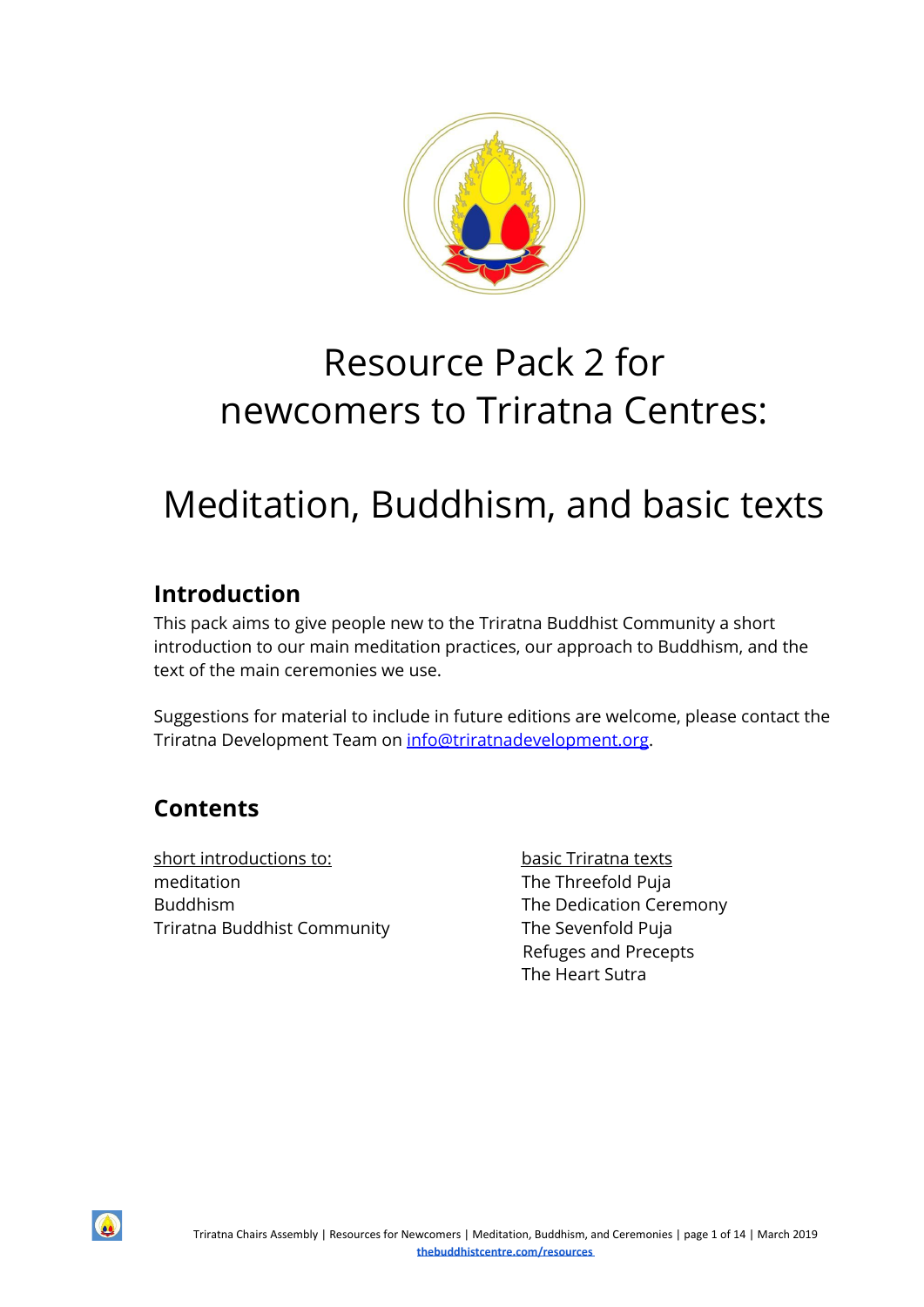# Buddhist Meditation: a brief guide

### Introduction

Buddhist meditation includes any method of meditation that has Enlightenment as its ultimate aim. Buddhist meditation practices are designed to provide us with a grounding in certain basic human qualities, to help us to become a happy, healthy human being - a necessary foundation for any deeper spiritual practice. From these we can deepen into 'insight' meditations.

This leaflet summarises two central Buddhist practices: the Mindfulness of Breathing, and the Metta Bhavana, both of which are taught at Triratna Buddhist Community centres worldwide. These lead us naturally into deeper, more reflective, states of mind that may help us develop insight into the true nature of reality. Both go back to the time of the Buddha and have been practised ever since by millions of people of all types across the world. In essence, meditation teaches us to take full responsibility for our own states of mind, and offers us a means of transforming negative and reactive patterns in our minds into positive and creative ones. Such change can have a deeply transformative effect, and lead to new understandings of life.

The secret of success for any meditation is good preparation and regular practice. Preparation includes both setting up our meditation posture, finding a suitable place for meditation, and - if we are to go at all deeply into meditation - leading an ethically simple and uncompromised life. To practise regularly we need confidence in the practice and in our own ability to change. As we go on, this confidence becomes more and more deeply rooted in our own personal experience.

## **The Mindfulness of Breathing: developing calm and concentration**

This practice helps us to develop a calm and concentrated mind. We learn to pull together the many scattered fragments of our emotional and mental energy into a single unified whole, with the natural consequence that our minds become more energised, focused, and wholehearted, and therefore, that our experience of life becomes clearer and more vivid, our choices more conscious and more meaningful. Some traditions say the Buddha was doing this practice as he became Enlightened.

This practice makes a very good companion to the Metta Bhavana. Both were taught and strongly recommended by the Buddha. We suggest that anyone developing a serious meditation practice alternates them equally.

#### **Summary of the four stages of the practice:**

Begin by setting up your meditation posture and sitting quietly for a minute or two, to relax and settle yourself. Check your body for tension, and become aware of its

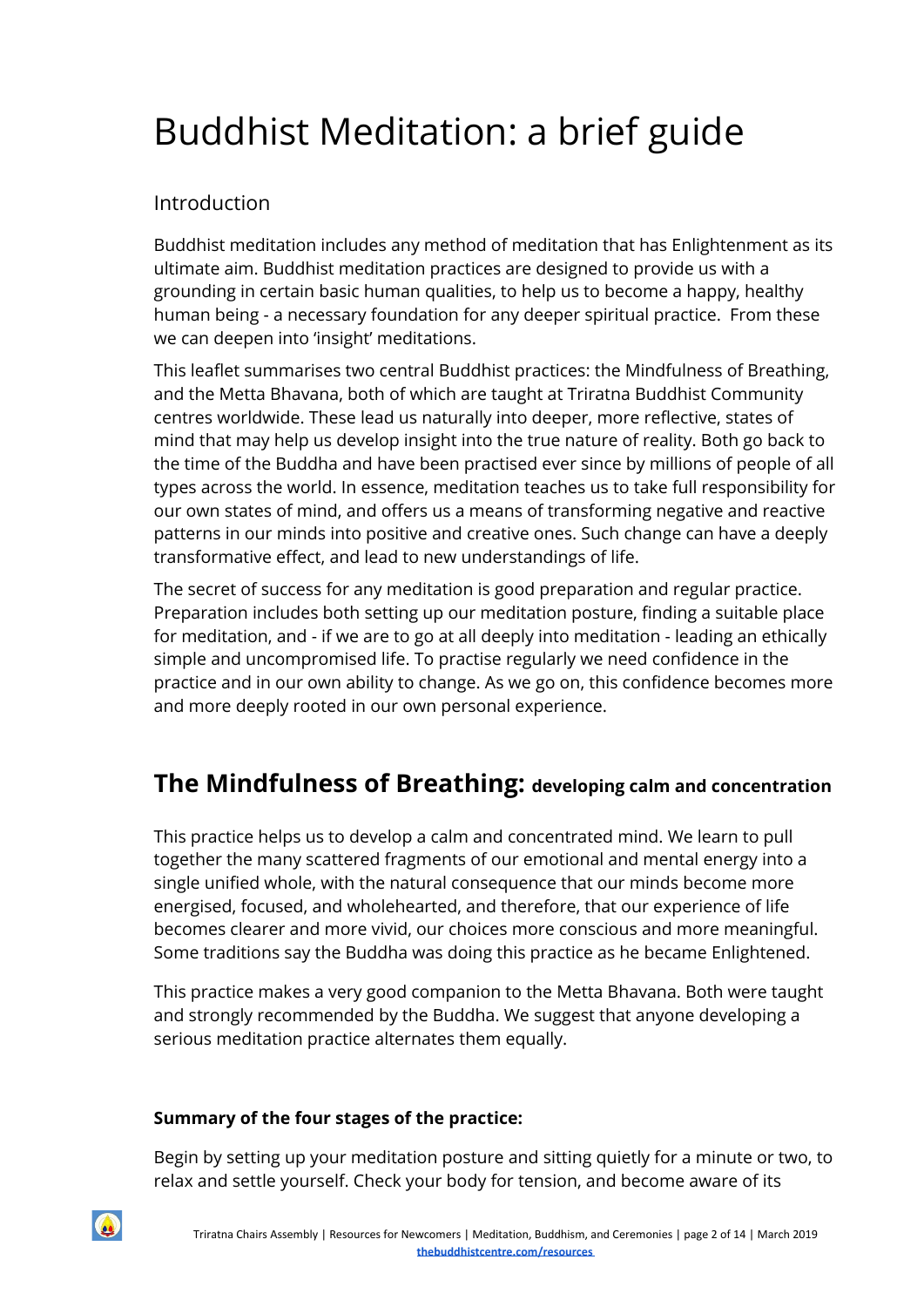general level of energy. Check the overall tone of your energy, emotions, and mental activity, acknowledging these as your starting point for this particular session of meditation.

- 1) Feel the sensation of the breathing as it flows naturally in and out of the body. Just after each breath leaves the body, mark it with a (mental) count of 'one', then 'two', etc. Count ten breaths, then start again at one.
- 2) After doing this for a short while (say 4-5 minutes) start counting each breath just before it enters the body, counting in the same way as before.
- 3) After a few minutes of stage 2, stop counting altogether, and simply follow with your mind the whole flow of your breathing.
- 4) Finally, direct your attention to the point where you most clearly feel the air entering and leaving the body. Focus your attention on the subtle sensations made by the air stimulating that point.

To end the practice, relax your effort and sit quietly doing nothing for a minute or two, absorbing the effects of the practice, and gradually allowing your attention to expand out again into your surroundings. It is important to end slowly and sensitively. Take time to reflect on how it went.

Throughout the practice, keep an overall perspective on how it is going, and look for ways to move into deeper states of concentration. These include adjusting your posture to balance energy that is too sluggish or too excited, consciously developing interest in your experience, and looking for enjoyment in the practice.

## **Metta Bhavana: the development of loving-kindness**

Metta is almost impossible to translate adequately, but refers to strong, even passionate, feelings of love, friendliness, and compassion towards all life - feelings felt equally towards all, and completely free from emotional self-interest or grasping. It is sometimes referred to as 'universal loving-kindness'. It is a fundamental attitude of positivity and love that will express itself spontaneously and appropriately in action: as compassion towards the suffering, joy at others' good fortune, help where help is needed, generosity towards the needy, and so on.

#### **Summary of the five stages of the practice:**

Begin as for the Mindfulness of Breathing, checking your overall energy, emotions, and mental activity, acknowledging these as your starting point.

1) As you become more fully aware of yourself, develop a response of friendliness, interest, and kindness towards yourself, wishing yourself 'happiness and the causes of happiness, freedom from suffering and the causes of suffering, growth and development'. One approach is to repeat a suitable sentence to yourself over and over, listening for the resonances in your heart. Another way is to remember a time when you felt this way, and feed that memory with awareness, thereby bringing it into life in the present. Another is to imaginatively give yourself a gift - a flower, jewel, or flame, symbolising self-metta.

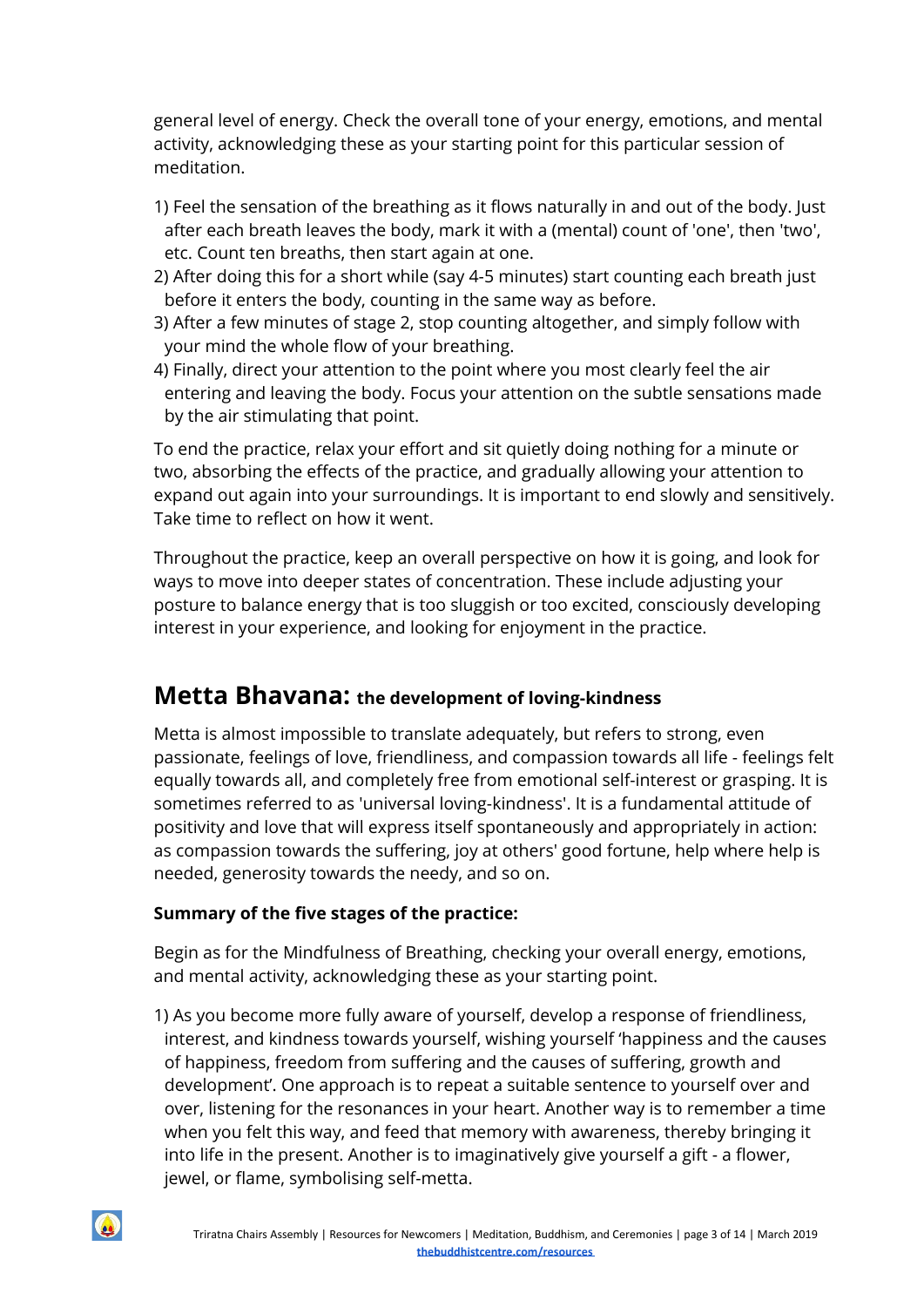- 2) Move the focus of your awareness onto a good friend and work creatively to contact, develop, and deepen metta towards them, using similar methods to stage 1. Avoid choosing someone for whom you feel sexual or parental feelings.
- 3) Bring to mind a 'neutral' person, someone for whom you have no clear like or dislike. Look for ways to contact metta for them and then develop and deepen it. This may mean 'bringing them to life' in your mind, reflecting on what you have most deeply in common, or simply taking an imaginative interest in them.
- 4) Turn your attention to a 'difficult' person. Experience how you actually feel towards them, and try to cultivate a fresh and more mettaful response, perhaps looking for a deeper understanding of them.
- 5) Lastly, bring to mind all four people and develop metta equally towards all of them. Broaden out to include those around you, in the local area, the country, the world other forms of life - all life. Develop strong, impartial, universal metta towards all life.

To end, as in the Mindfulness of Breathing, relax your effort, and gradually expand your awareness outwards slowly and sensitively.

## **Working in Meditation: going deeper**

Once you have learnt the basic practice, there are many ways to take your experience deeper. The art of meditation is always to find a creative way to take your practice one step deeper.

#### **posture**

The three keys to a good meditation posture are to be comfortable, relaxed, and alert. Experiment to find what suits you. Your knees should rest firmly on the ground to give you stability, your hands supported in front of you, your buttocks at the correct height, your head balanced, and your muscles relaxed.

#### **the hindrances**

Broadly speaking, we may suffer from too little energy available for our meditation or from too much unfocussed and distracted energy. Working with posture is the first thing to try: sitting up straighter or opening our eyes if our energy is low, bringing our attention down into our stomach or relaxing our muscles if it is too high and scattered.

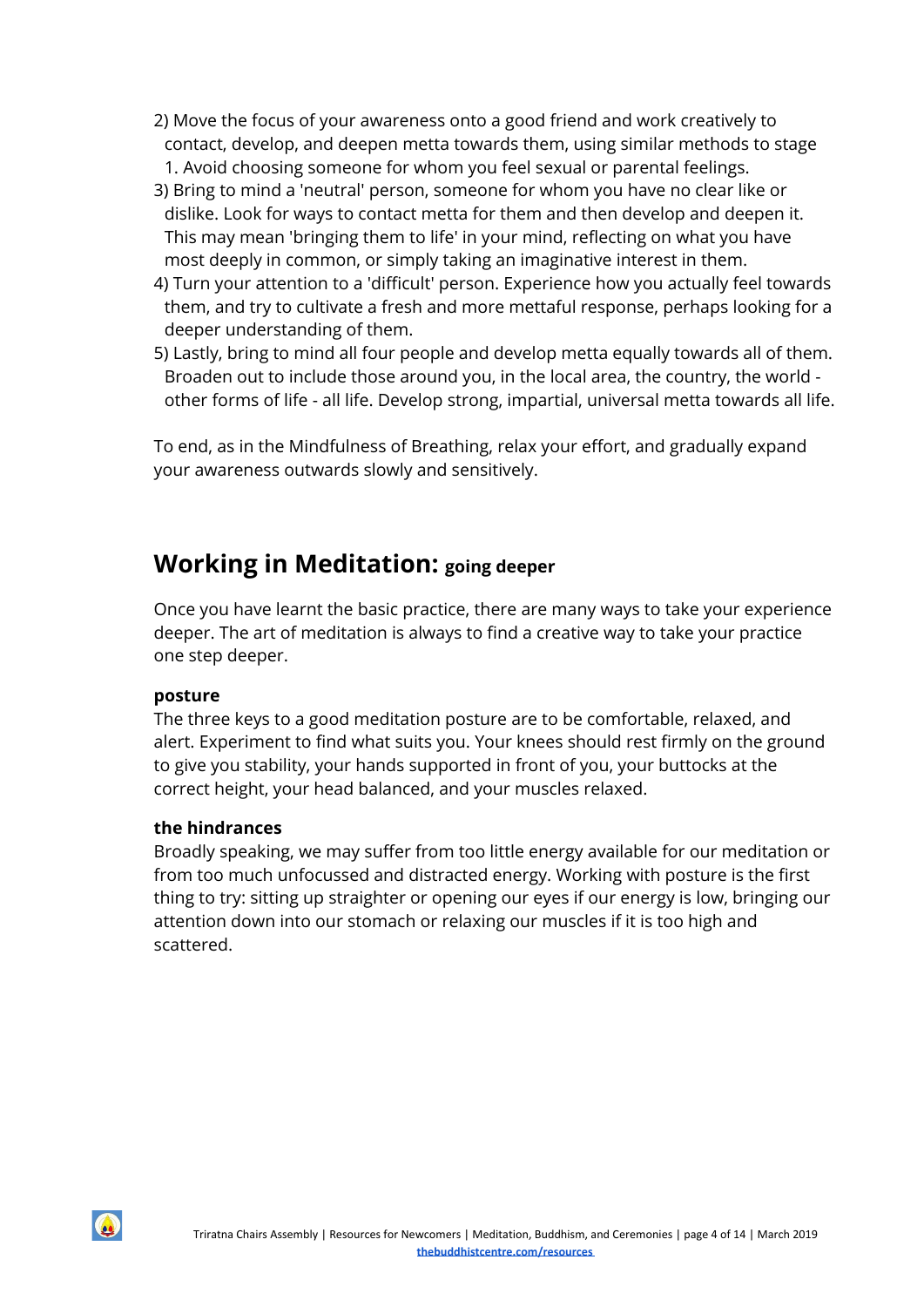Beyond this we may use the traditional list of the *Five Hindrances:*

- *- Sloth and Torpor*
- *- Doubt and Indecision both states of too little energy: stimulate mind and body*
- *+ Sense-Desire*
- *+ Restlessness and Worry*
- *+ Ill-Will*

*all excess/unfocussed energy; -reduce distraction, calm the mind*

Work with these by naming them, thus acquiring a perspective on them; cultivating the opposite; considering the consequences of living forever in them; or - if all else fails - allowing them to pass in their own time by adopting a 'sky-like mind'.

#### **daily practice**

A daily meditation practice is essential for real progress in meditation. Finding a place and time that suit you, meditating with others, keeping a meditation journal, reading and learning more about meditation - all these may help you to develop a regular practice. Keep your practice clear, bright, and creative.

Enjoy! ♥

## Buddhism: a rough guide

Buddhism is a path of practice and spiritual development leading to Insight into the true nature of life. Buddhist practices are means of changing oneself in order to develop the qualities of awareness, kindness, and wisdom. The experience developed within the Buddhist tradition over thousands of years has created an incomparable resource for all those who wish to follow such a path - a path which ultimately culminates in Enlightenment or Buddhahood.

The basic tenets of Buddhist teaching are straightforward and practical: nothing is fixed or permanent; actions have consequences; change is possible. Thus Buddhism addresses itself to all people irrespective of race, nationality, or gender.

Buddhism teaches practical methods (such as meditation) which enable people to realise and utilise its teachings in order to transform their experience, to be fully responsible for their lives and to develop the qualities of Wisdom and Compassion.

There are many ways to describe the path of Buddhism; this leaflet presents its teaching of the well-known Noble Eightfold Path in a simple two-part division: the Path of Vision and the Path of Transformation.

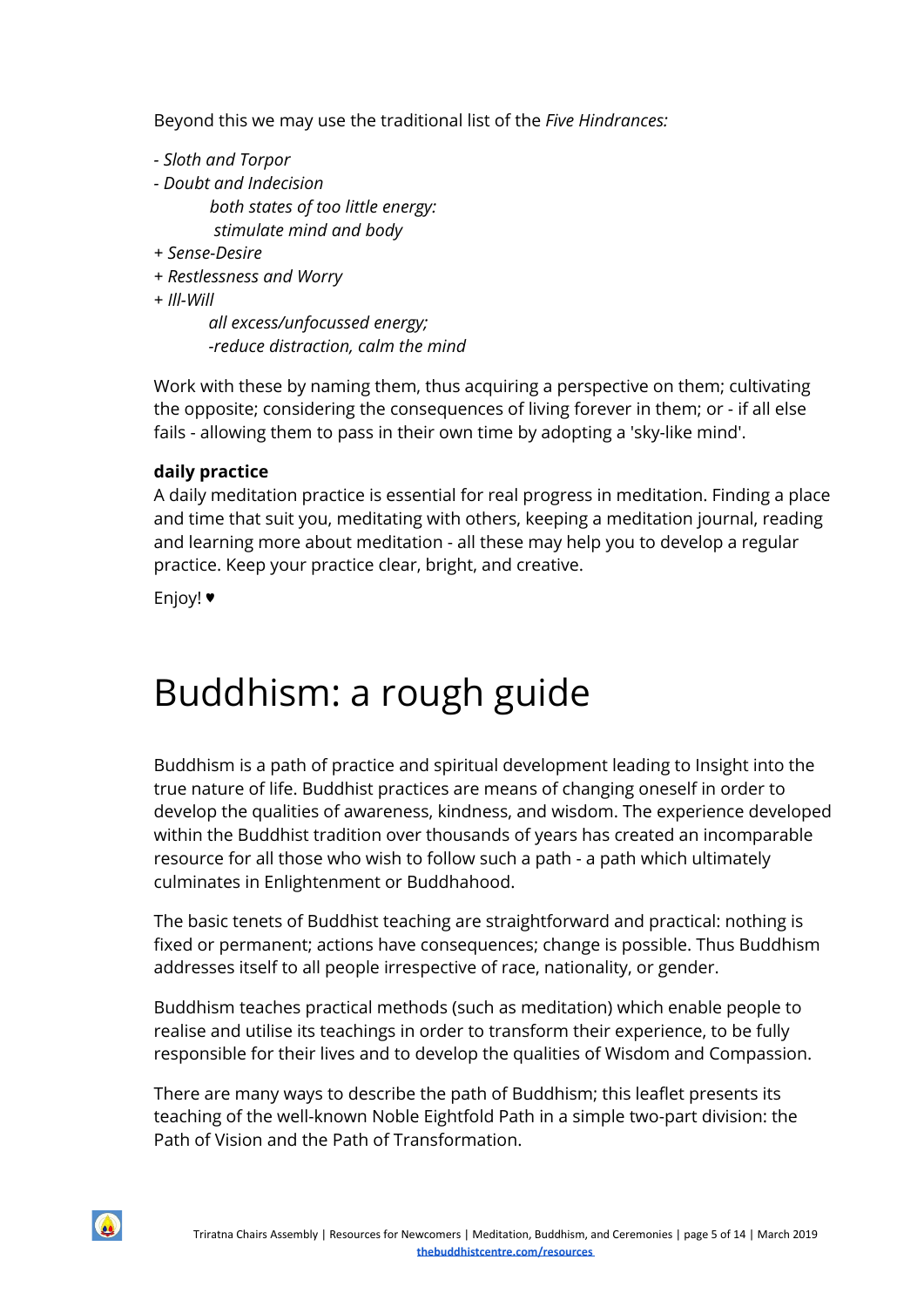## **The Path of Vision: glimpsing the nature of existence**

Buddhism begins with a vision of the nature of existence, the Truth or the Reality of things. This is the Path of Vision, darsana-marga in Sanskrit, the first step of the Buddha's Noble Eightfold Path.

Perfect Vision represents the phase of initial spiritual insight and experience. This may arise many different ways for different people: personal tragedy and loss; spontaneous mystical experience; by experience of nature or the arts, from deep thought, philosophical study, or meditation; as the result of altruistic activity or our whole experience of life; even in a dream. There is no uniform pattern. But however it arises, we should be very careful we do not lose or forget it: this so easily happens.

Buddhism itself has employed many means to communicate its vision of Truth: images such as the Wheel of Life and the Six Realms, representations of the Buddha himself and later elaborations such as the Mandala of the Five Buddhas, also the very image of the Path itself. All these communicate in some way a vision of our actual present state of spiritual bondage, our future potential state of Enlightenment and the way leading from the one to the other.

Conceptually speaking, Perfect Vision is often explained in terms of experiencing the truth of Buddhist concepts such as the Three Laksanas or Characteristics of Conditioned Existence: these teach that conditioned existence is 'marked', or shot through, with dukkha, or unsatisfactoriness; anitya, or impermanence; and anatman, or the absence of any fixed selfhood. Other formulations include the Four Noble Truths, Karma and Rebirth, and the Four Sunyatas or Emptinesses.

Buddhist concepts may be compared to a map, whose study can lead us to a glimpse of the mountain itself: however the territory is described, it is important to remember Perfect Vision is a glimpse of Reality that is quite simple, direct, and immediate, and more of the nature of a spiritual experience than intellectual understanding.

After Vision comes Transformation: transformation of one's whole being in all its heights and depths, from top to bottom, in accordance with one's insight and experience.

## **The Path of Transformation: cease to do evil, learn to do good**

The Path of Transformation is a complete, total, and thoroughgoing transformation of one's emotional life, speech, communication with other people, relationships, livelihood and more. The Path of Transformation aims to enable us to bring the whole of our being on all levels up to the level of the highest moments of our lives. This is what it really means to follow the Buddha's Noble Eightfold Path.

Buddhism sees life as a process of constant change, and its practices aim to take advantage of this fact. It means that one can change for the better. The decisive factor in changing oneself is the mind, and Buddhism has developed many methods for

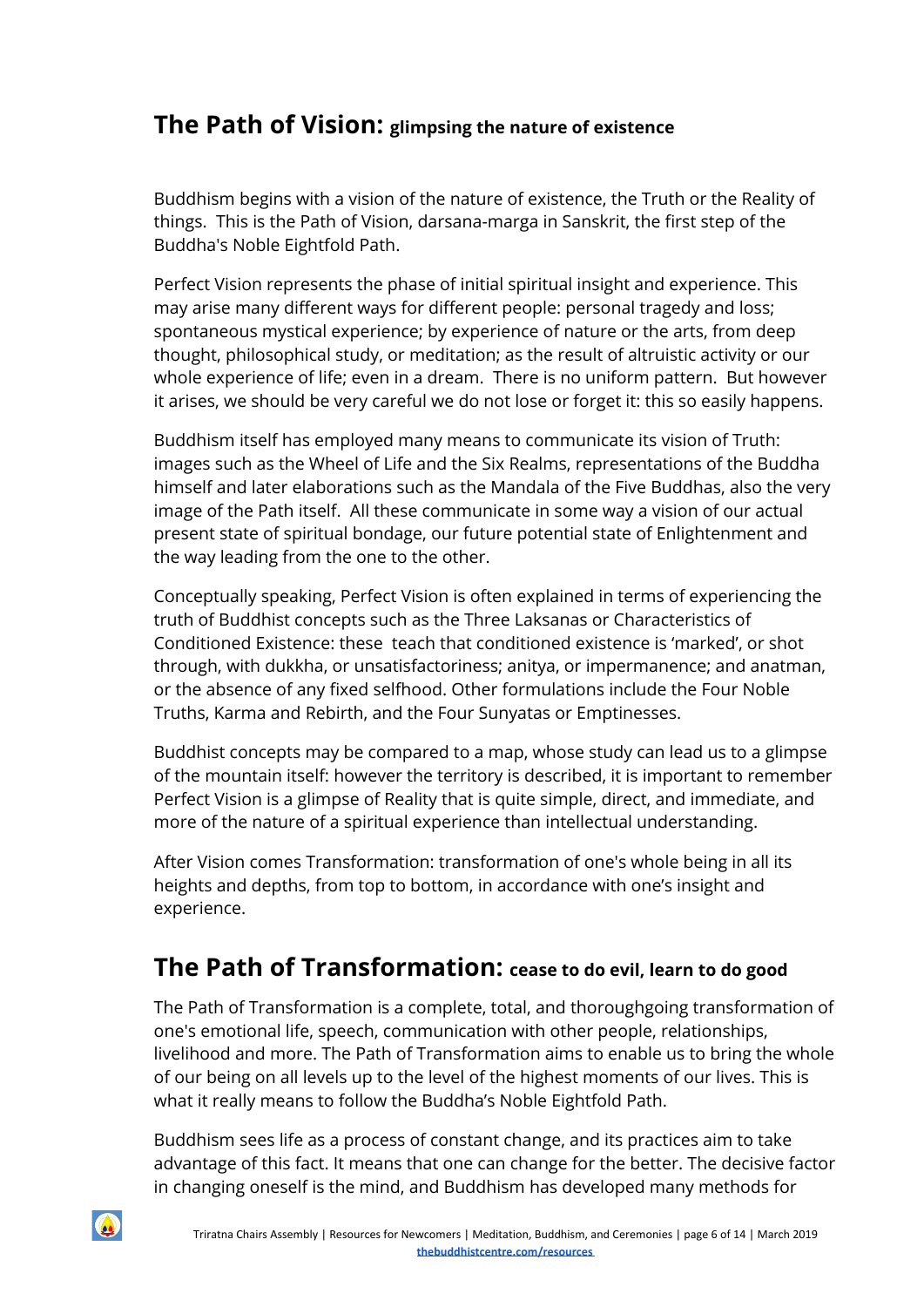working on the mind - most importantly, the practise of meditation. Meditation is a way of developing more positive states of mind that are characterised by calm, concentration, awareness, and kindness. Using the awareness developed in meditation it is possible to have a deep understanding of oneself, other people, and of life itself.

One aspect of Transformation is a giving up of all that limits us or holds us back. This is the practice of renunciation. This springs naturally from a decrease of craving within us, consequent upon our vision of the true nature of conditioned things. It manifests as stillness, simplicity, and contentment.

The positive aspect of transformation consists in cultivating:

Perfect Emotion, Perfect Speech, Perfect Action, Perfect Livelihood, Perfect Effort, Perfect Mindfulness, and Perfect Meditation.

To take just the first, the positive aspect of Perfect Emotion consists in developing dana, maitri and karuna: generosity, loving-kindness, and compassion. These are followed by mudita and upeksa: sympathetic joy and tranquillity, and finally sraddha - faith and devotion.

The central problem of the spiritual life - for most people at least – is to find emotional equivalents for their intellectual understanding. This is illustrated in the well-known story of the great Indian teacher Bodhidharma meeting the Emperor of China.

The Emperor asked, 'What is the fundamental principle of Buddhism?' Bodhidharma answered 'Cease to do evil, learn to do good, purify the heart'. The Emperor was rather taken back, and said 'Is that all? Even a child of three can understand that!' And Bodhidharma replied: 'Yes your majesty: but even an old man of eighty cannot put it into practice!'.

# Introduction to Triratna

#### **Buddhism for the modern world**

The Triratna Buddhist Community is an international network dedicated to communicating Buddhist truths in ways appropriate to the modern world.

Originally known as the FWBO (Friends of the Western Buddhist Order), it was founded in London in 1968 by Sangharakshita. Having originally taken ordination as a Theravadin Bhikkhu in India, during his twenty years practicing Buddhism on the Indo-Tibetan border he went on to take initiations from a number of the Lamas

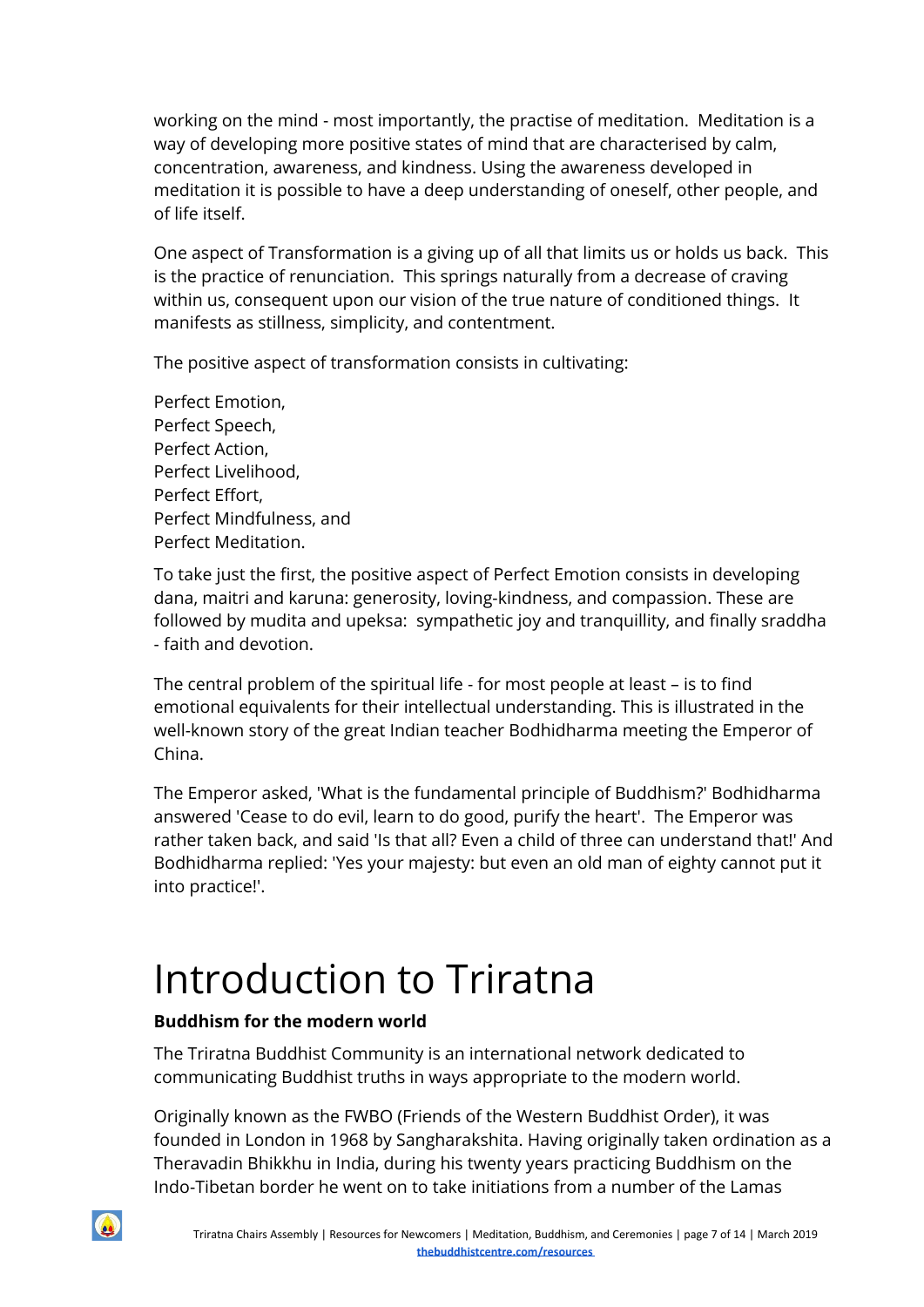escaping the Chinese occupation of Tibet. When he returned to England, he experienced first-hand the limited context in which Westerners had to practice the Dharma and his response was to found a new Buddhist movement.

Bringing Buddhism into an entirely new culture implied to Sangharakshita that we needed to go back to basics — to look at the principles underlying all forms of Buddhism and work out how best to apply them in this new context. So Triratna is based on the principle of 'critical ecumenicalism': aligned to no one traditional school, but drawing on the whole stream of Buddhist inspiration.

Now that Buddhism has come to the West, Westerners are faced with the task of creating new and viable Buddhist traditions for the modern world. Triratna has pioneered new structures that allow people to live out Buddhist teachings as an authentic Buddhist way of life in the 21st century: team-based right livelihood businesses, communities, socially engaged fundraising projects such as the Karuna Trust, and more. Over the last forty years the Triratna Buddhist Community has grown to be one of the largest Buddhist movements in the West, with centres and activities in many cities around the world including India.

According to Sangharakshita, Triratna has six distinctive features, which constitute its particular individuality - an individuality which has developed as a result of practicing the Dharma under the conditions of modern, industrialised, urbanised, secularised, living; conditions which are fast becoming worldwide.

First, the Triratna Buddhist Community is an ecumenical movement, signifying that in principle it accepts the whole Buddhist tradition as it has developed over the centuries in the East. Specifically it bases itself upon the principle of critical ecumenicalism, trying to understand what the various texts and traditions really mean - and to apply that meaning to the living of our lives as Buddhists.

Secondly, it is a unified movement in the sense that membership of Triratna is open to all regardless of nationality, race, colour, education, class or caste, cultural background, gender, sexual orientation, or age: it seeks to welcome and value all as individuals. More specifically, the Triratna Buddhist Order is open to both men and women on fully equal terms: this is revolutionary compared to traditional Eastern Buddhism, where ordination (or its equivalent) is generally not open to women.

Thirdly, it holds the act of Going for Refuge to the Three Jewels (the Buddha, Dharma, and Sangha) to be the central and definitive act of a Buddhist.

Fourthly, Triratna places great on spiritual friendship or kalyana mitrata, and fifthly, on team based right livelihood, where it has been a pioneer in the field. Sixthly and lastly, it emphasises the importance of the Arts for the spiritual life, seeing them as potentially bearers of spiritual values, which can help people to transform their lives.

In the last 40 years the Triratna Buddhist Community has grown into a movement with dozens of centres all over the world. And not only in the West — Triratna has a

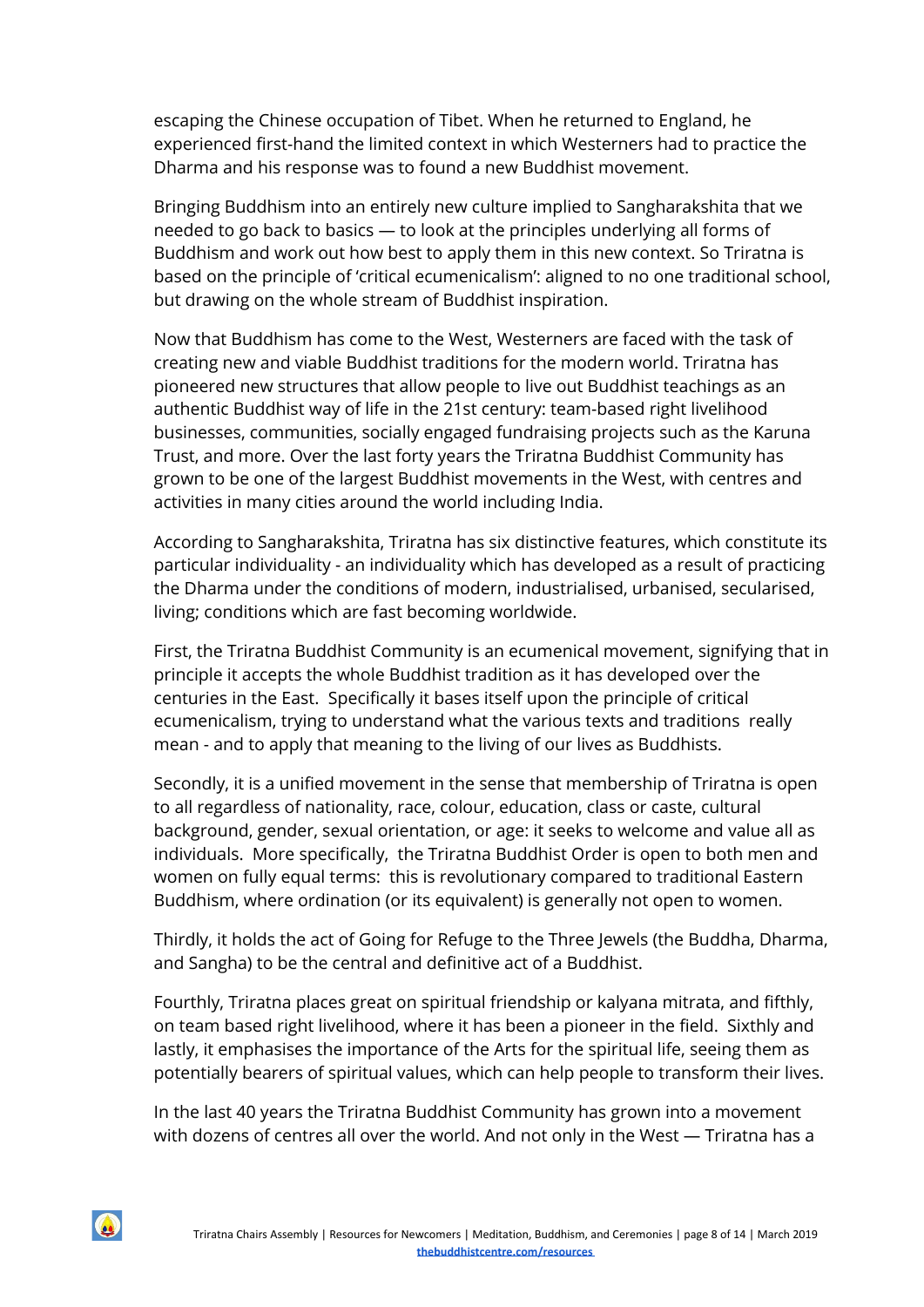substantial presence in India, as well as Dharma activities in other developing countries.

Sangharakshita has now handed-on responsibility for the Triratna Buddhist Community and Order's spiritual vitality to his followers. Triratna is entering a new phase of growth and consolidation, learning from, and building upon its history, and developing into a broad-based, mature and experienced spiritual community. It is playing a significant role in bringing Buddhism to the West.

In India Triratna is known as the Triratna Bauddha Mahasangha, where it has been established for some 30 years. The work in India has two aspects: firstly providing facilities for teaching the Dharma among Buddhists from the communities formerly known as 'untouchable', and secondly running social work projects to contribute to the betterment of those communities.

## Basic Triratna texts

## **The Threefold Puja**

#### 1. **Opening Reverence**

We reverence the Buddha, The Perfectly Enlightened One, The Shower of the Way.

We reverence the Dharma, The Teaching of the Buddha, Which leads from darkness to light.

We reverence the Sangha, The fellowship of the Buddha's disciples, That inspires and guides.

#### 2. **Offerings to the Buddha**

Reverencing the Buddha, we offer flowers:

- Flowers that today are fresh and sweetly blooming,
- Flowers that tomorrow are faded and fallen.
- Our bodies too, like flowers, will pass away.

Reverencing the Buddha, we offer candles:

To him who is the light, we offer light.

- From his greater lamp a lesser lamp we light within us:
- The lamp of Bodhi shining within our hearts.
- Reverencing the Buddha, we offer incense:
- incense whose fragrance pervades the air.
- The fragrance of the perfect life, sweeter than incense
- Spreads in all directions throughout the world

#### 3. **Reverence to the Three Jewels**

- We reverence the Buddha, and aspire to follow him.
- The Buddha was born as we are born.
- What the Buddha attained we too can attain
- What the Buddha overcame we too can overcome.
- We reverence the Dharma, and aspire to follow it
- With body, speech and mind, until the end.
- The truth in all its aspects, the path in all its stages,
- We aspire to study, practise, realise.
- We reverence the Sangha, and aspire to follow it;

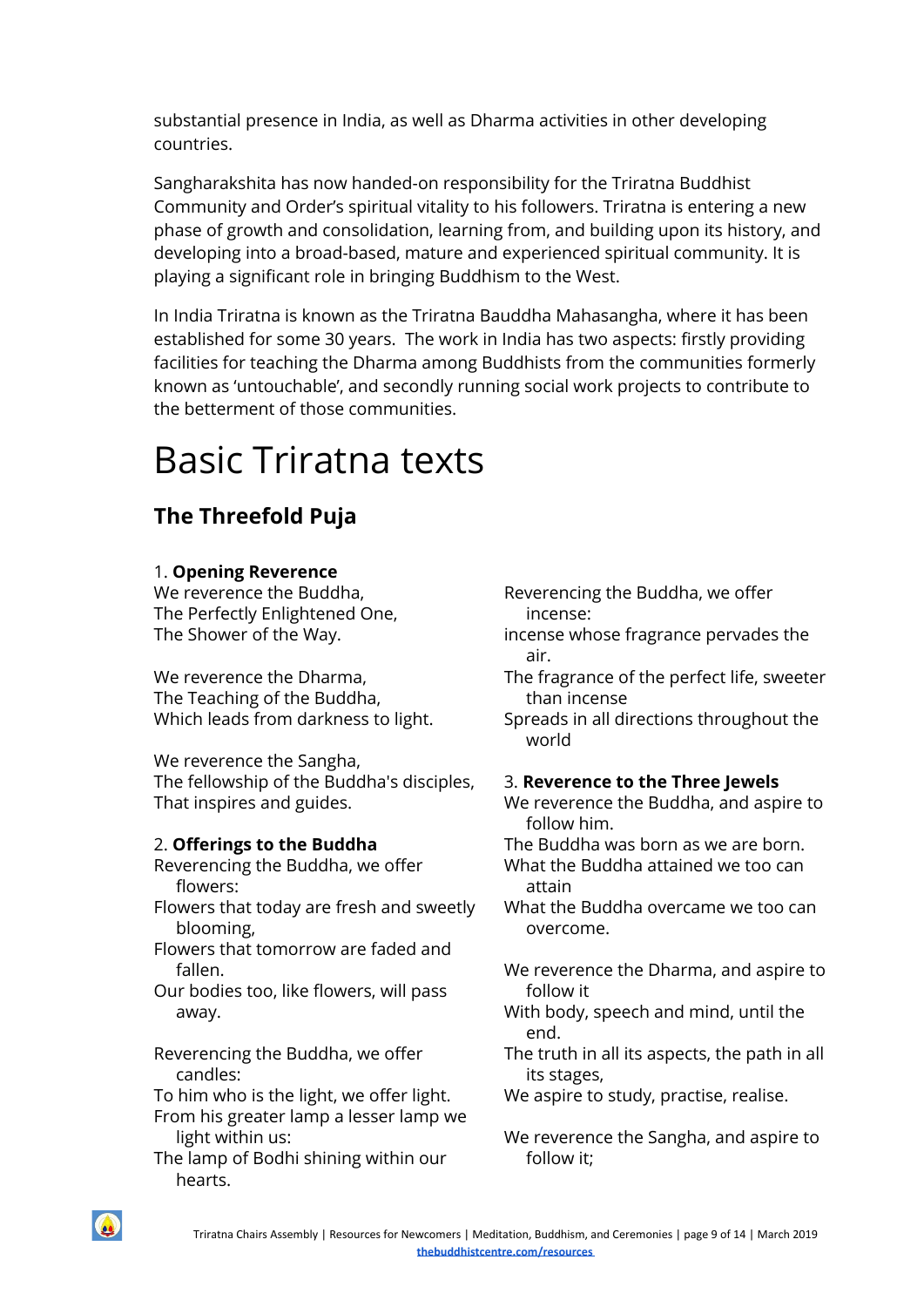The fellowship of those who tread the way.

As, one by one, we make our own commitment,

## **The Dedication Ceremony**

- We dedicate this place to the Three Jewels:
- To the Buddha, the Ideal of Enlightenment to which we aspire;
- To the Dharma, the Path of the Teaching which we follow;
- To the Sangha, the spiritual fellowship with one another which we enjoy.

Here may no idle word be spoken; Here may no unquiet thought disturb our minds.

To the observance of the Five Precepts We dedicate this place;

To the practice of meditation We dedicate this place;

To the development of wisdom We dedicate this place;

- To the attainment of Enlightenment We dedicate this place.
- Though in the world outside there is strife
	- Here may there be peace;
- Though in the world outside there is hate Here may there be love;
- Though in the world outside there is grief Here may there be joy.

## **The Sevenfold Puja**

#### **WORSHIP**

With mandarava, blue lotus and jasmine,

With all flowers, pleasing and fragrant, And with garlands skilfully woven, I pay honour to the princes of the sages,

So worthy of veneration. I envelop them in clouds of incense, Sweet and penetrating;

An ever-widening circle, the Sangha grows.

Not by the chanting of the sacred Scriptures, Not by the sprinkling of holy water, But by own efforts towards Enlightenment We dedicate this place.

Around this Mandala, this sacred spot, May the lotus petals of purity open;

Around this Mandala, this sacred spot, May the vajra-wall of determination extend;

Around this Mandala, this sacred spot, May the flames that transmute Samsara into Nirvana arise.

Here seated, here practising, May our mind become Buddha, May our thought become Dharma, May our communication with one another be Sangha.

For the happiness of all beings, For the benefit of all beings, With body, speech, and mind, We dedicate this place.

I make them offerings of food, hard and soft,

And pleasing kinds of liquids to drink. I offer them lamps encrusted with

jewels,

Festooned with golden lotus, On the paving, sprinkled with perfume, I scatter handfuls of beautiful flowers.

AVALOKITESVARA MANTRA Om Mani Padme Hum

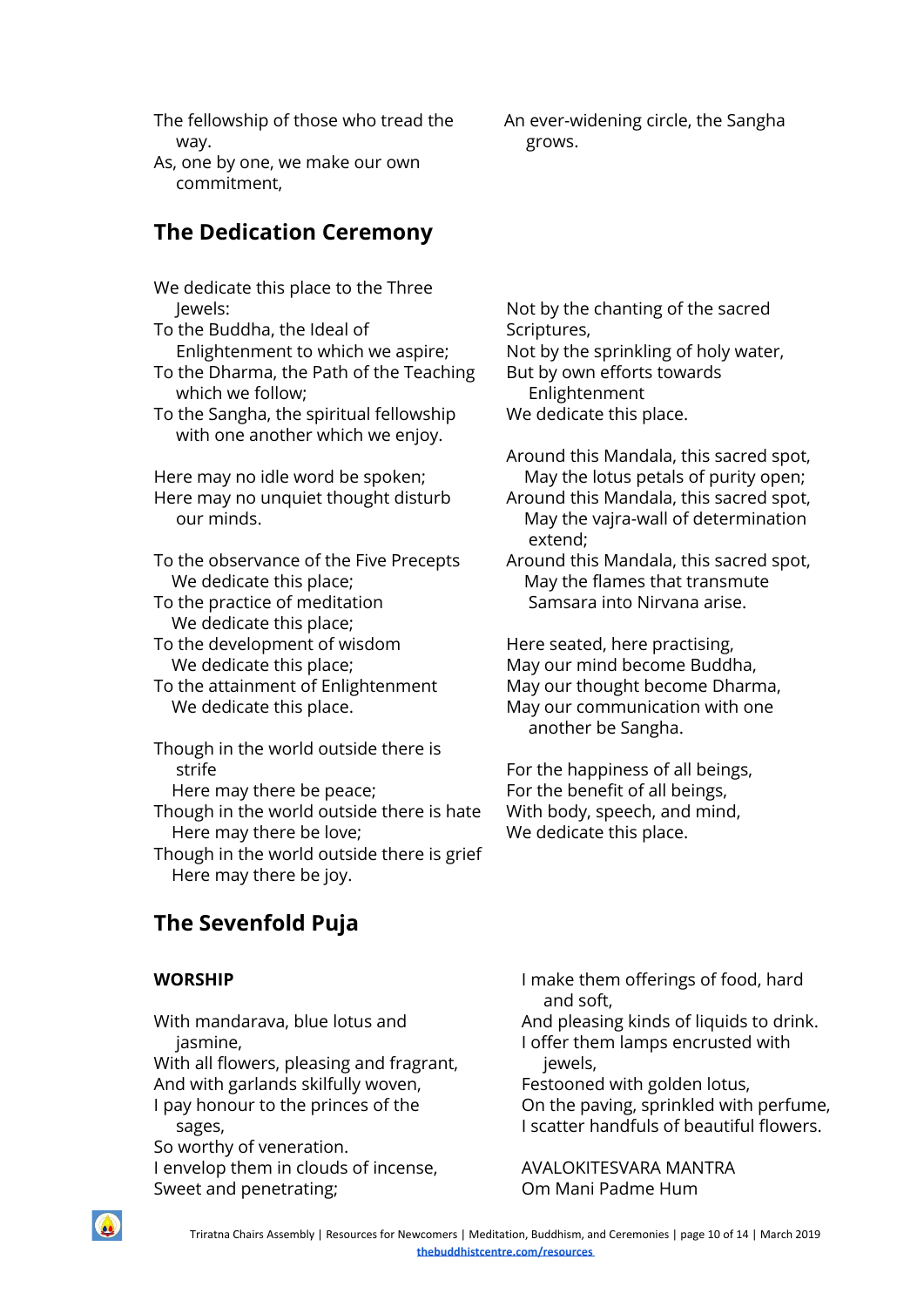#### **SALUTATION**

As many atoms as there are, In the thousand million worlds, So many times I make reverent salutation To all the Buddhas of the three eras, To the Saddharma, And to the excellent Community. I pay homage to all the shrines And places in which the Bodhisattvas have been. I make profound obeisance to the teachers And those to whom respectful salutation is due.

#### **GOING FOR REFUGE**

This very day, I go for my refuge To the powerful Protectors, Whose purpose is to guard the universe, The mighty conquerors who overcome suffering everywhere. Wholeheartedly also I take my refuge In the Dharma they have ascertained,

Which is the abode of security against the rounds of rebirth; Likewise in the host of Bodhisattvas

I take my refuge.

(Refuges and Precepts)

#### **CONFESSION OF EVIL**

The evil which I have heaped up Through my ignorance and foolishness - Evil in the world of everyday experience, As well as evil in understanding and intelligence - All that I acknowledge to the Protectors. Standing before them With hands raised in reverence, And terrified of suffering, I pay salutations again and again. May the leaders receive this kindly,

Just as it is, with its many faults! What is not good, O Protectors, I shall not do again.

#### **REJOICING IN MERIT**

I rejoice with delight In the good done by all beings, Through which they obtain rest With the end of suffering. May those who have suffered be happy! I rejoice in the release of beings From the sufferings of the rounds of existence; I rejoice in the nature of the Bodhisattva And the Buddha, Who are Protectors. I rejoice in the arising of the Will to Enlightenment, And the Teaching: Those oceans which bring happiness to all beings, And are the abode of welfare of all beings.

#### **ENTREATY AND SUPPLICATION**

Saluting them with folded hands I entreat the Buddhas in all the quarters: May they make shine the lamp of the Dharma For those wandering in the suffering of delusion! With hands folded in reverence I implore the conquerors desiring to enter Nirvana: May they remain here for endless ages, So that life in this world does not grow dark.

(Reading and recitation in unison of Heart Sutra)

#### **TRANSFERENCE OF MERIT AND SELF-SURRENDER**

May the merit gained In my acting thus

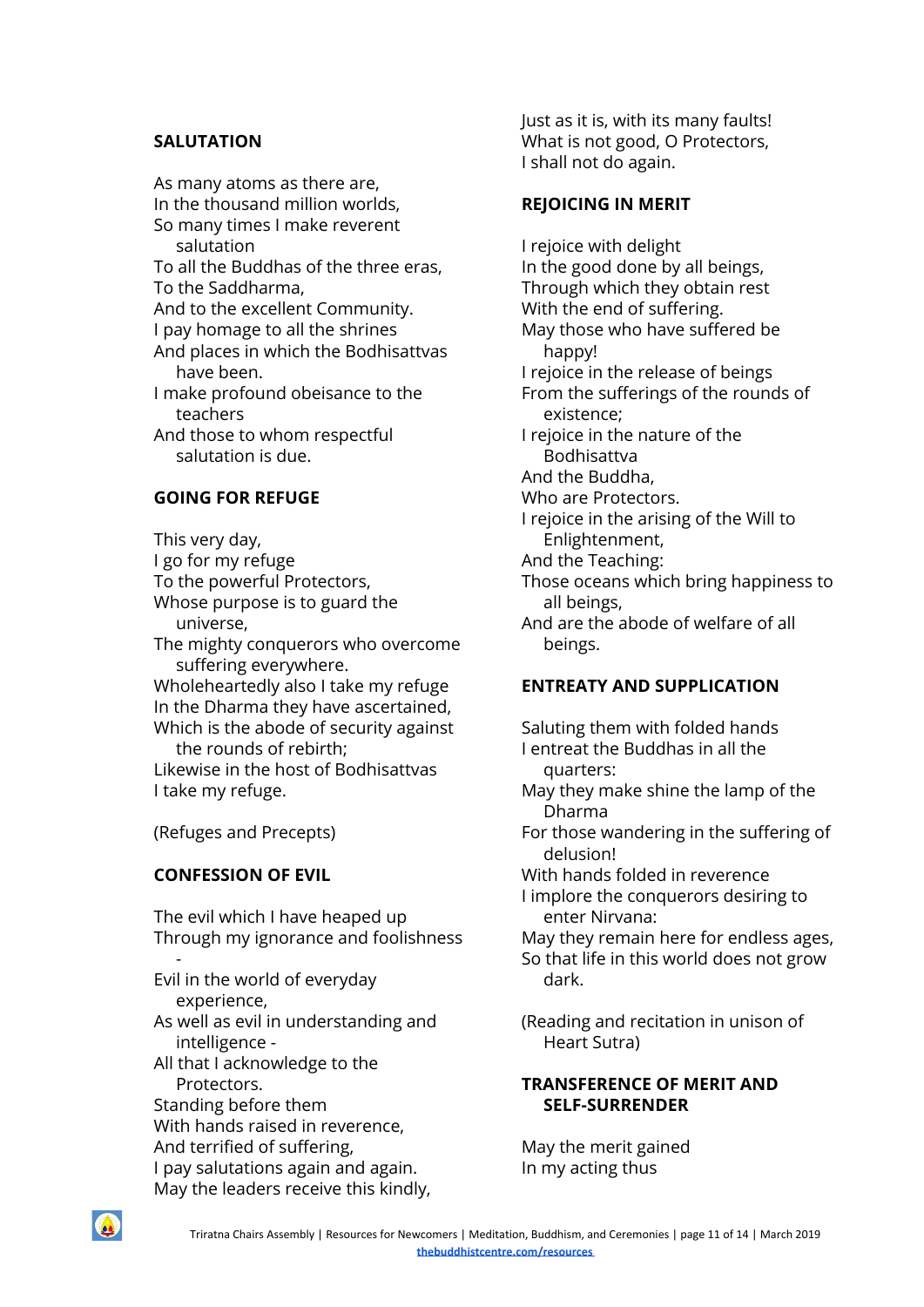Go to the alleviation of the suffering of all beings. My personality throughout my existences, My possessions, And my merit in all three ways, I give up without regard to myself For the benefit of all beings.

Just as the earth and other elements Are serviceable in many ways To the infinite number of beings, Inhabiting limitless space, So may I become That which maintains all beings Situated throughout space, So long as all have not attained To peace.

#### MANTRAS

om ah hum jetsun guru Padma siddhi hum (Padmasambhava mantra) om mani padme hum (Avalokitesvara) om a ra pa ca na dhih (Manjusri) om vajrapani hum (Vajrapani) om tare tuttare ture svaha (Tara) om amideva hrih (Amitabha) om muni muni maha muni sakyamuni svaha (Sakyamuni Buddha) om ah hum vajra guru padma siddhi hum (Padmasambhava) gate gate paragate parasamgate bodhi svaha (Prajnaparamita/blue sky) om santi santi santi

### **the Refuges and Precepts**

Namo Tassa Bhagavato Arahato Sammasambuddhassa Namo Tassa Bhagavato Arahato Sammasambuddhassa Namo Tassa Bhagavato Arahato Sammasambuddhassa

Buddham Saranam Gacchami Dhammam Saranam Gacchami Sangham Saranam Gacchami

Dutiyampi Buddham Saranam Gacchami Dutiyampi Dhammam Saranam Gacchami Dutiyampi Sangham Saranam Gacchami

Tatiyampi Buddham Saranam Gacchami Tatiyampi Dhammam Saranam Gacchami Tatiyampi Sangham Saranam Gacchami

#### **translation**

Homage to Him, the Blessed One, the Worthy One, the Perfectly Enlightened One! (x3)

To the Buddha for refuge I go. To the Dharma for refuge I go. To the Sangha for refuge I go.

- For the second time to the Buddha for refuge I go.
- For the second time to the Dharma for refuge I go.
- For the second time to the Sangha for refuge I go.

For the third time to the Buddha for refuge I go.

- For the third time to the Dharma for refuge I go.
- For the third time to the Sangha for refuge I go.

#### **five precepts**

Panatipata Veramani Sikkhapadam Samadiyami

Adinnadana Veramani Sikkhapadam Samadiyami

Kamesu Micchacara Veramani Sikkhapadam Samadiyami

- Musavada Veramani Sikkhapadam Samadiyami
- Surameraya Majja Pamadatthana Veramani Sikkhapadam Samadiyami

sadhu sadhu sadhu

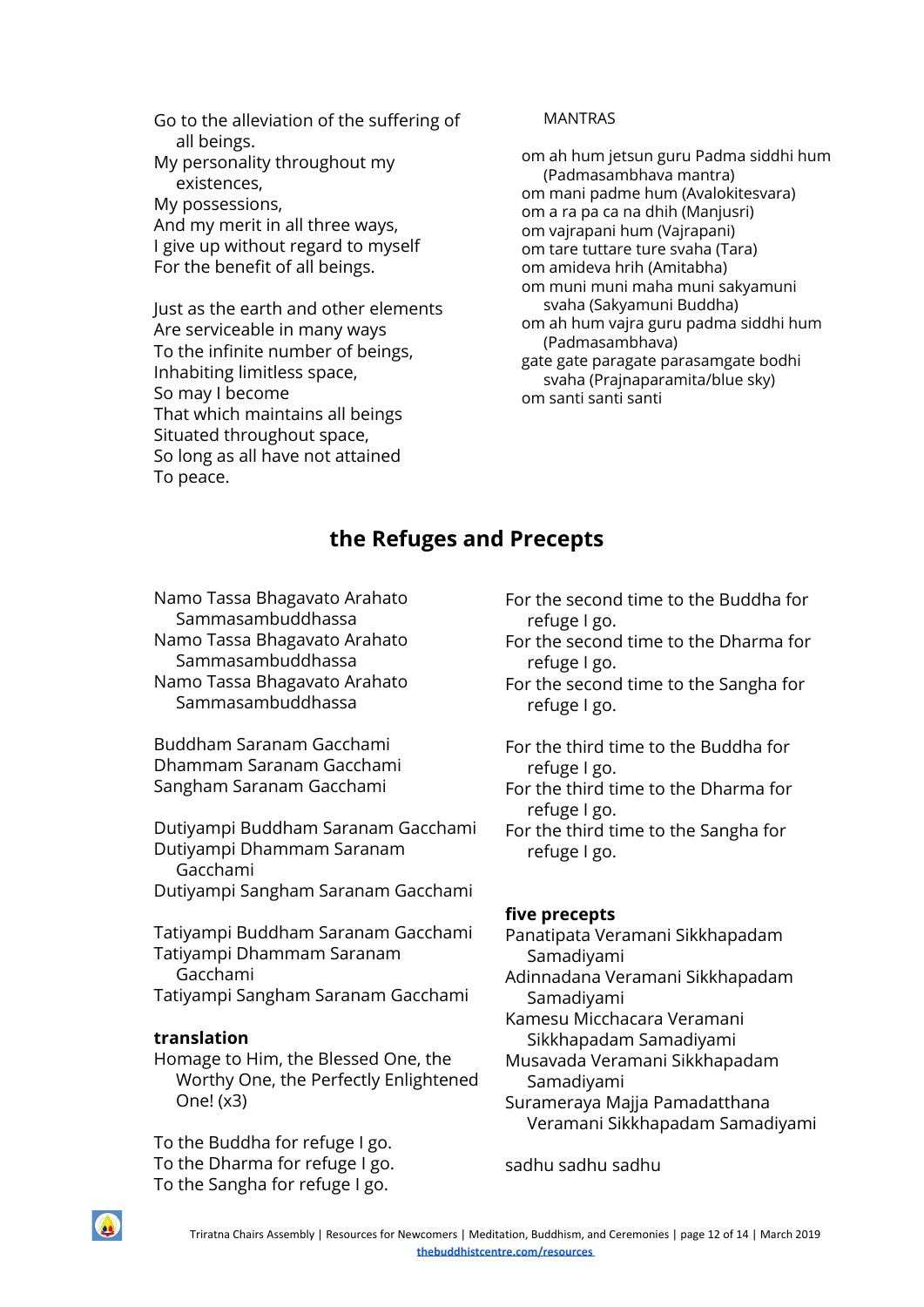#### **the positive precepts**

With deeds of loving kindness, I purify my body.

With open-handed generosity, I purify my body.

With stillness, simplicity, and contentment, I purify my body.

- With truthful communication, I purify my speech.
- With mindfulness clear and radiant, I purify my mind.

#### **translation**

I undertake to abstain from taking life.

- I undertake to abstain from taking the not-given.
- I undertake to abstain from sexual misconduct.
- I undertake to abstain from false speech.
- I undertake to abstain from taking intoxicants.

## **The Heart Sutra**

The Bodhisattva of Compassion, When he meditated deeply, Saw the emptiness of all five skandhas And sundered the bonds that caused him suffering.

Here then,

Form is no other than emptiness, Emptiness no other than form. Form is only emptiness, Emptiness only form. Feeling, thought, and choice, Consciousness itself, Are the same as this.

All things are by nature void They are not born or destroyed Nor are they stained or pure Nor do they wax or wane

So, in emptiness, no form, No feeling, thought, or choice, Nor is there consciousness. No eye, ear, nose, tongue, body, mind; No colour, sound, smell, taste, touch, Or what the mind takes hold of, Nor even act of sensing.

No ignorance or end of it, Nor all that comes of ignorance; No withering, no death, No end of them.

Nor is there pain, or cause of pain, Or cease in pain, or noble path To lead from pain; Not even wisdom to attain! Attainment too is emptiness.

So know that the Bodhisattva Holding to nothing whatever, But dwelling in Prajna wisdom, Is freed of delusive hindrance, Rid of the fear bred by it, And reaches clearest Nirvana.

All Buddhas of past and present, Buddhas of future time, Using this Prajna wisdom, Come to full and perfect vision.

Hear then the great dharani, The radiant peerless mantra, The Prajnaparamita Whose words allay all pain; Hear and believe its truth! Gate Gate Paragate Parasamgate Bodhi Svaha